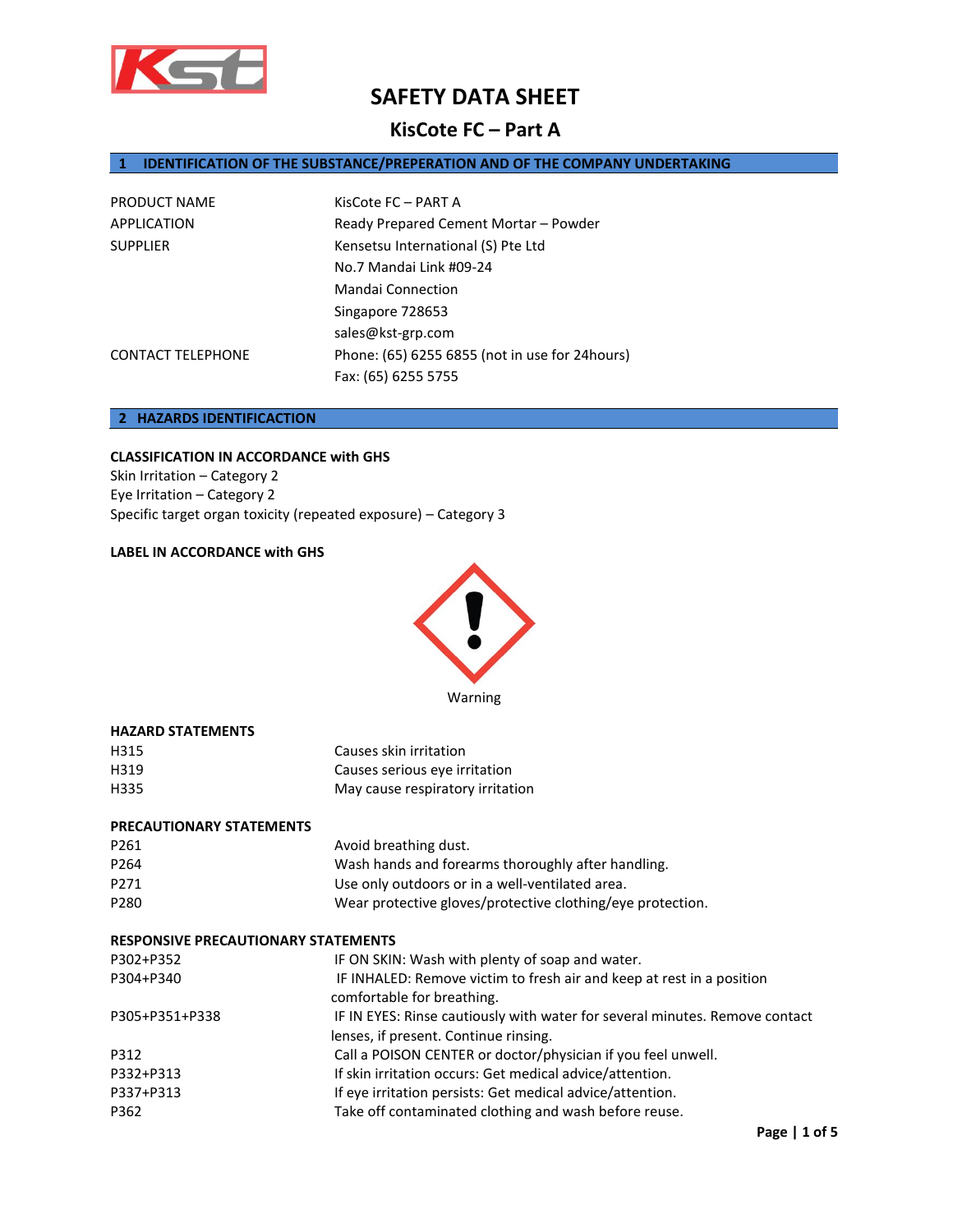

## **KisCote FC – Part A**

## **3 COMPOSITION/INFORMATION ON INGREDIENTS**

Hazardous components within the meaning of EEC directive 67/548 and corresponding classification

25% - 50% Portland cement, Cr(VI)<2 ppm CAS: 65997-15-1 EC: 266-043-4 Xi Irritant R36/37/38 Irritating to eyes, respiratory system and skin R43 May cause sensitization by skin contact

#### **4 FIRST-AID MEASURES**

#### **INHALATION**

Move the exposed person to fresh air at once. Get medical attention if any discomfort continues.

#### **INGESTION**

Do not under any circumstances induce vomiting. Obtain a medical examination immediately. A suspension of activated charcoal in water, or petroleum jelly may be administered.

#### **SKIN CONTACT**

Remove contaminated clothing immediately and wash skin with soap and water.

#### **EYE CONTACT**

Immediately flush with plenty of water for up to 15 minutes. Remove any contact lenses and open eyelids widely. If irritation, seek medical attention and bring along these instructions.

#### **5 FIRE-FIGHTING MEASURES**

The product does not present a fire hazard. Extinguishers not to be used.

#### **6 ACCIDENTAL RELEASE MEASURES**

#### **PERSONAL PRECAUTIONS**

Wear protective clothing as described in Section 8 of this safety data sheet.

#### **CLEANING METHODS**

Scoop into containers and seals for disposal.

#### **7 HANDLING AND STORAGE**

#### **USAGE PRECAUTIONS**

Put on appropriate personal protective equipment.

### **STORAGE PRCAUTIONS**

Store in tightly closed original container in a dry, cool and well-ventilated place. Keep away from water or from damp surrounding.

## **HANDLING PRECAUTIONS**

Avoid contact with skin and eyes and exposure to high dust concentration.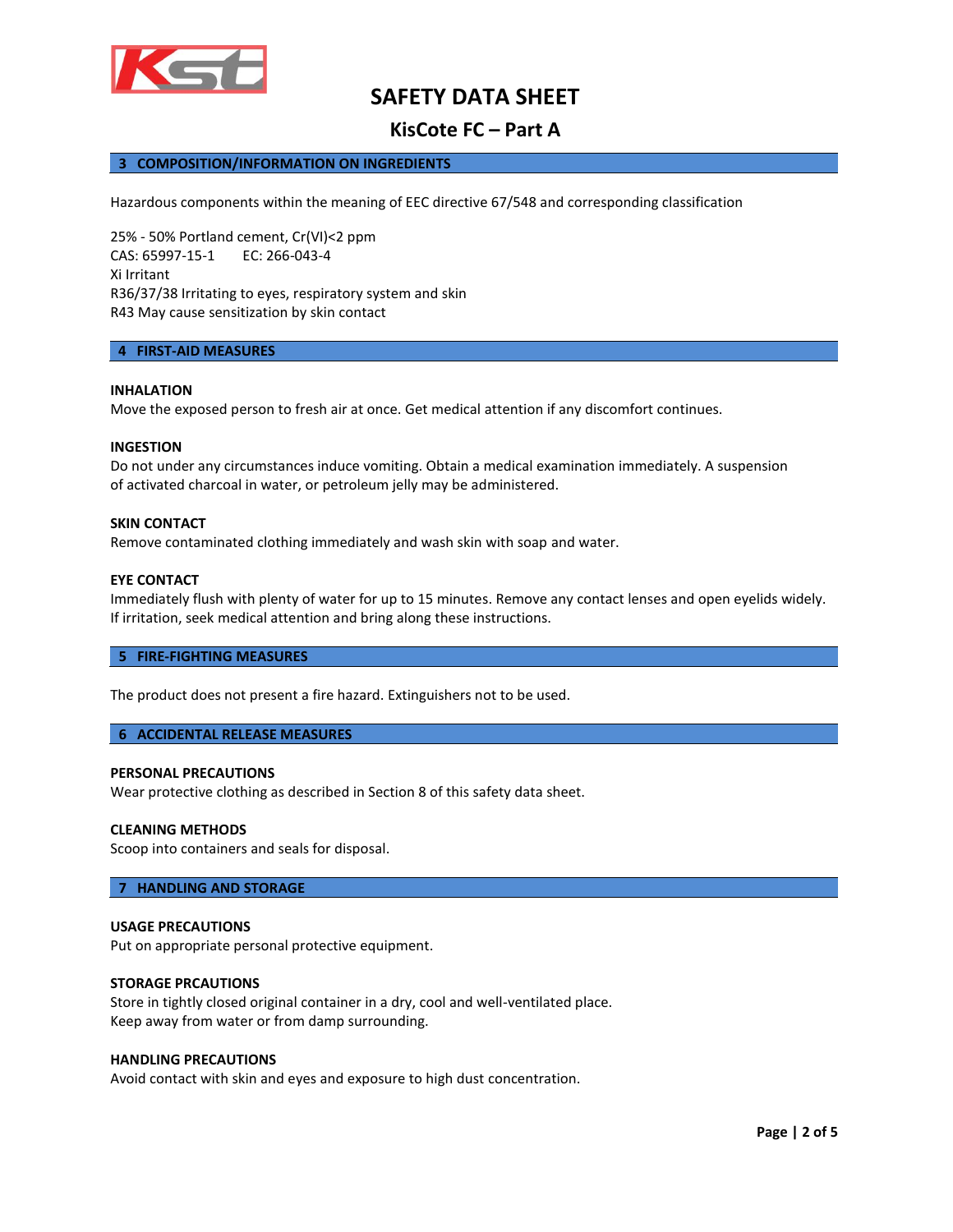

## **KisCote FC – Part A**

## **8 EXPOSURE CONTROLS/PERSONAL PROTECTION**

#### **PROTECTIVE EQUIPMENT**







#### **ENGINEERING MEASURES**

Provide adequate ventilation, including appropriate local extraction, to ensure that the defined occupational exposure limit is not exceed.

#### **RESPIRATORY EQUIPMENT**

Use a properly fitted, air-purifying or air-fed respirator complying with an approved standard if a risk assessment indicates this is necessary. Respirator selection must be based on known or anticipated exposure levels, the hazards of the product and the safe working limits of the selected respirator.

### **HAND PROTECTION**

Protective gloves are recommended.

#### **EYE PROTECTION**

Wear approved safety goggles.

## **9 PHYSICAL AND CHEMICAL PROPERTIES**

| APPEARANCE                 | Powder         |
|----------------------------|----------------|
| <b>COLOUR</b>              | Grey           |
| pH (Water dispersion, 10%) | $12 - 12.5$    |
| <b>WATER SOLUBILITY</b>    | Partly soluble |
| <b>LIPID SOLUBILITY</b>    | Soluble        |

## **10 STABILITY AND REACTIVITY**

#### **STABILITY**

Stable under normal temperature conditions and recommended use.

#### **CONDITIONS TO AVOID**

No specific data

#### **MATERIALS TO AVOID**

No specific data

#### **HAZARDOUS DECOMPOSITION PRODUCTS**

No specific data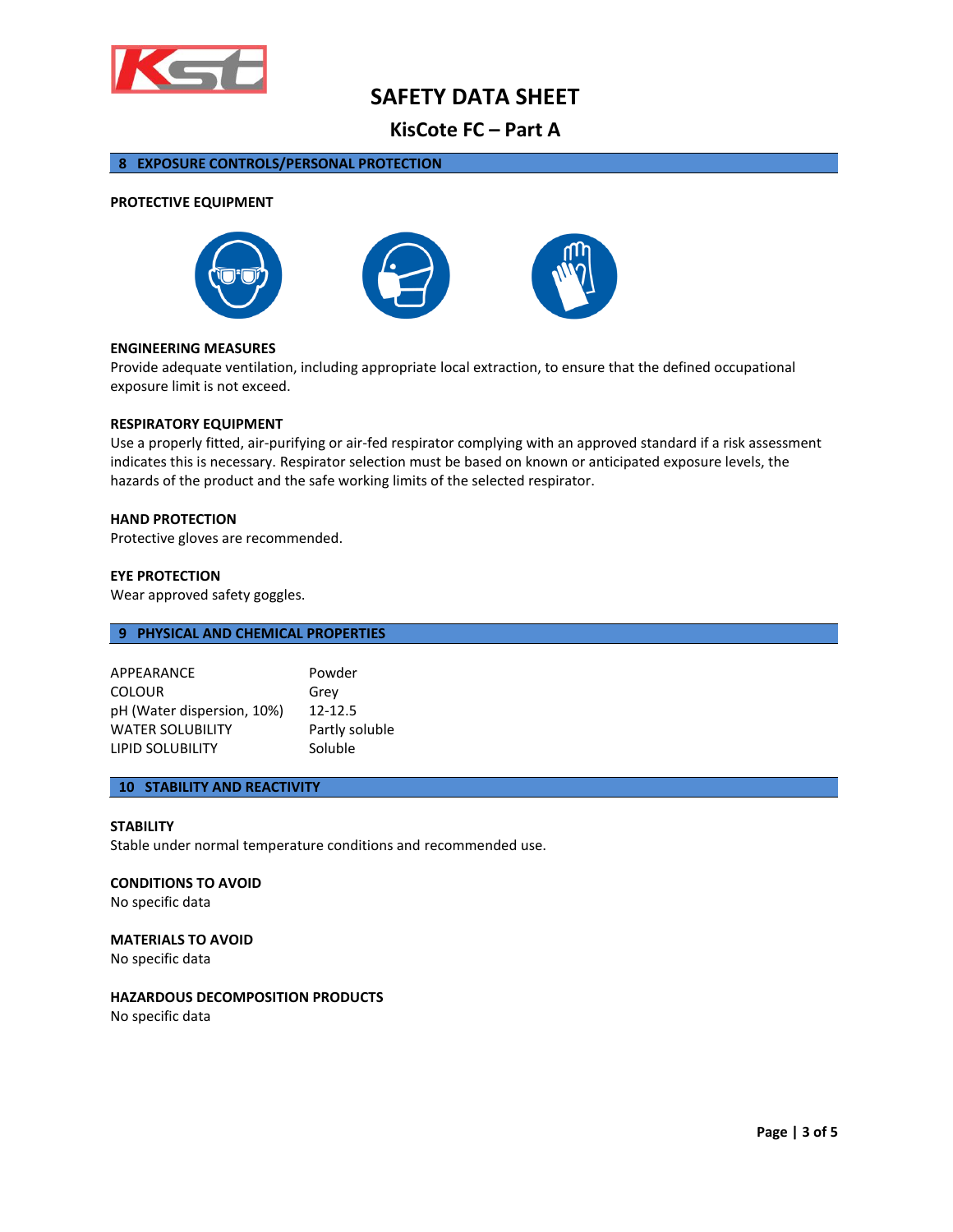

## **KisCote FC – Part A**

## **11 TOXICOLOGICAL INFORMATION**

## **ROUTE(S) OF ENTRY**

| Ingestion  | Yes |
|------------|-----|
| Inhalation | Yes |
| Contact    | No  |

Toxicological information related to the product: No toxicological data are available at the moment on the product itself. The concentration of each substance should be borne in mind in assessing the toxicological effects deriving from the preparation.

#### **CORROSIVE / IRRITATING PROPERTIES**

| SKIN CONTACT | This product can cause irritation by contact |
|--------------|----------------------------------------------|
| EYE CONTACT  | This product can cause irritation by contact |

#### **SENSITIZING PROPERTIES:**

Frequent and prolonged skin contacts with cement paste may cause dermatitis.

| Carcinogenic Effects     | No effects are known |
|--------------------------|----------------------|
| <b>Mutagenic Effects</b> | No effects are known |
| Teratogenic Effects      | No effects are known |

## **12 ECOLOGICAL INFORMATION**

#### **ECOTOXICITY**

No data on possible environmental effects have been found.

## **BIOACCUMULATION**

No data available on bioaccumulation.

#### **DEGRADABILITY**

Not available

#### **13 DISPOSAL CONSIDERATION**

#### **DISPOSAL METHOD**

Disposal of waste and residues in accordance with local authority requirements.

#### **14 TRANSPORT INFOMATION**

#### **GENERAL**

The product is not covered by international regulation on the transport of dangerous goods (IMDG, IATA, ADR/ RID). No transport warning sign required.